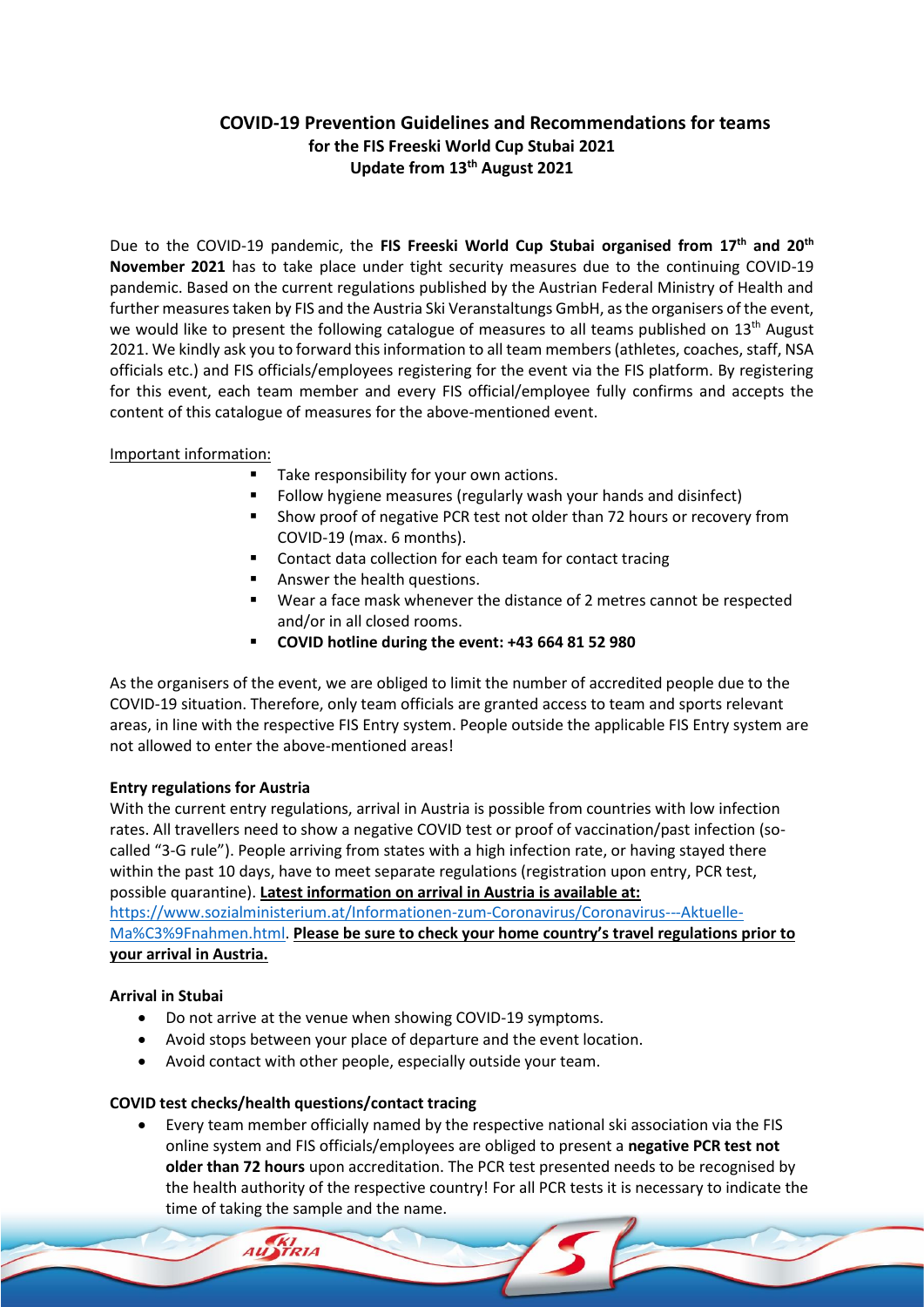- **The corresponding test protocol needs to be uploaded to the FIS Passport platform at least 12 hours prior to collecting accreditation.** If you don't have the opportunity to take a PCR test prior to your arrival in Austria, you will find a list of laboratories offering PCR tests in Austria in Appendix 1 (please check for opening hours, evaluation times, costs, etc.). In case of inconclusive PCR test results, the LOC reserves the right to ask you to take a new test.
- People who have had a **positive PCR test in the past 6 months need to upload this test to the FIS Passport and do not need a new PCR test** in order to take part in the event. **People with a positive PCR test for the first time within the last 2 weeks prior to arrival are not allowed to participate in the event!**
- Together with the test protocols and for possible contact tracing, you need to name at least one contact person (team captain or team doctor) including contact details (name, mobile phone number, email address) - please provide this information via the FIS Online Entry System.
- **Furthermore, it is necessary to fill in the health questionnaire via the FIS Passport prior to collecting the accreditation and then daily for the duration of the event.**

## **Accreditation/race office**

- Only after presentation, examination and documentation of the above-mentioned documents (PCR test or proof of past infection/ health questionnaire, contact person) will the accreditations be handed over to the team captain or a person appointed in advance. The team members will then also receive the keys to their rooms.
- Only the team captain or **one** representative of the team is allowed to collect all accreditations for the entire team.

#### **Hotel**

- You are required to show a negative COVID test or proof of vaccination/past infection in all hotels and restaurants!
- Check-in for all team members via team captain.
- Further hygiene measures may be displayed at the hotel.

#### **Transport from accommodation to venue**

- Please use team buses or vehicles as means of transport if possible.
- In exceptional cases, shuttles will be provided by the LOC.
- Only use the parking spaces allocated and marked for teams (red parking). Only people accredited for the red zone are allowed in the vehicle upon admission to the parking area.

#### **Venue**

- **Daily health check:** Prior to every training session and competition, every team member must fill in the health check via the FIS Passport. **This is mandatory for all team members!**
- Maintain the minimum distance!
- Only stay in allocated and marked zones for teams (red zone).
- The team zone (red zone) is locked and can only be accessed by respectively accredited persons.
- Avoid direct contact with other teams.
- Avoid direct contact with members of the press.
- Please adhere do legal requirements by wearing a face mask at the venue.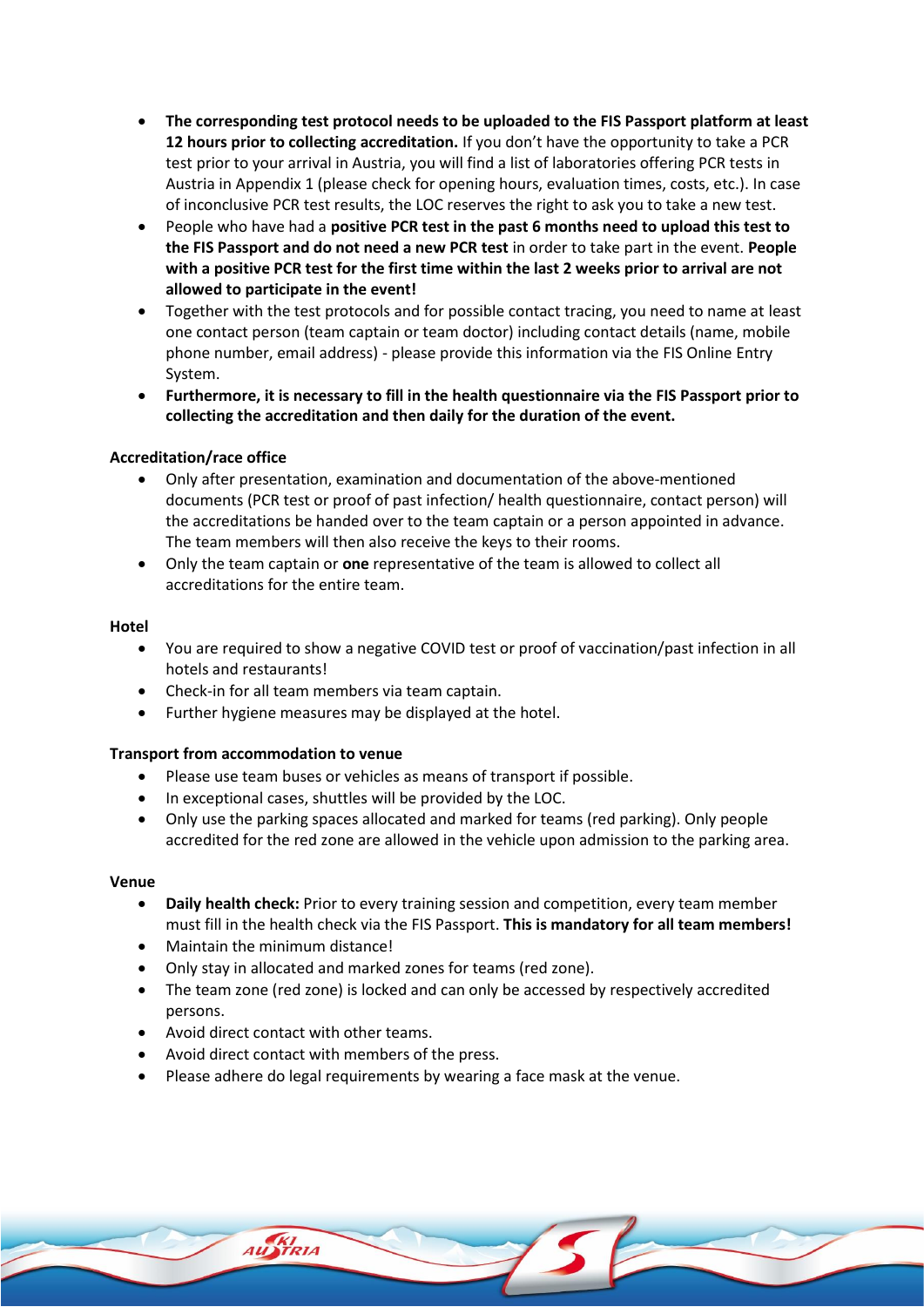### **COVID-19 symptoms and communication**

- **Single Point of Contact +43 664 81 52 980**
- In case of a team member not feeling well or showing COVID-19 symptoms, please inform the LOC immediately by calling the Single Point of Contact.
- This number can be reached 24 hours a day from the official day of arrival until the official day of departure.
- The LOC will employ measures set out to deal with suspected cases of COVID-19.
- There is an isolation room provided in close proximity to the venue in case you show symptoms.
- Any communication related to COVID-19 has to be coordinated with the FIS and the LOC (see FIS COVID communication guidelines).
- **COVID-19 suspected case management:** If there is a suspected case of COVID-19, please contact the SPOC. There will be a team from the Austrian Red Cross on site organising further procedures including isolation and contacting the authorities (the district commission of Innsbruck Land). Appropriate rooms will be available if isolation is necessary. In case of a positive test result, the authorities will decide on possible quarantine of further people in the surroundings (e.g. team members). **Isolation is imposed exclusively by the responsible health authority.**

## **Leisure activities during your stay in Stubai**

- During all leisure activities, please respect COVID-19 measures such as maintaining physical distance, 3G, wearing a face mask, hygiene and avoiding contact.
- Restrict your leisure activities to necessary purchases and tasks that cannot be postponed.
- Spend your free time only with members of your team or your small group.

In order to minimise the risk of infection, the LOC makes the following recommendations:

- Form small groups.
- Avoid contact with other teams.
- Avoid contact with staff members of the LOC.
- Avoid contact with tourists/fans.
- Wear a face mask and maintain the minimum distance between yourself and journalists during interviews.
- Regularly wash your hands and disinfect.

AU STRIA

• Document your health and any changes to your health.

**We ask EVERYONE, to TAKE RESPONSIBILITY and comply with all the measures and recommendations listed above! There will be stewards in place to check and enforce the COVID-19 guidelines. Please follow the instructions of the staff for your own safety and the safety of others.**

In case of violation or non-compliance with the COVID-19 guidelines, we reserve the right to exclude you from the event and take legal action.

**The measures were determined in accordance with the current regulations, last updated on 13th August 2021. The organiser reserves the right to make necessary changes, which may be imposed immediately.** 

**The privacy policy of the organiser applies (only available in German) – available at [https://www.oesv.at/datenschutz.](https://www.oesv.at/datenschutz)**